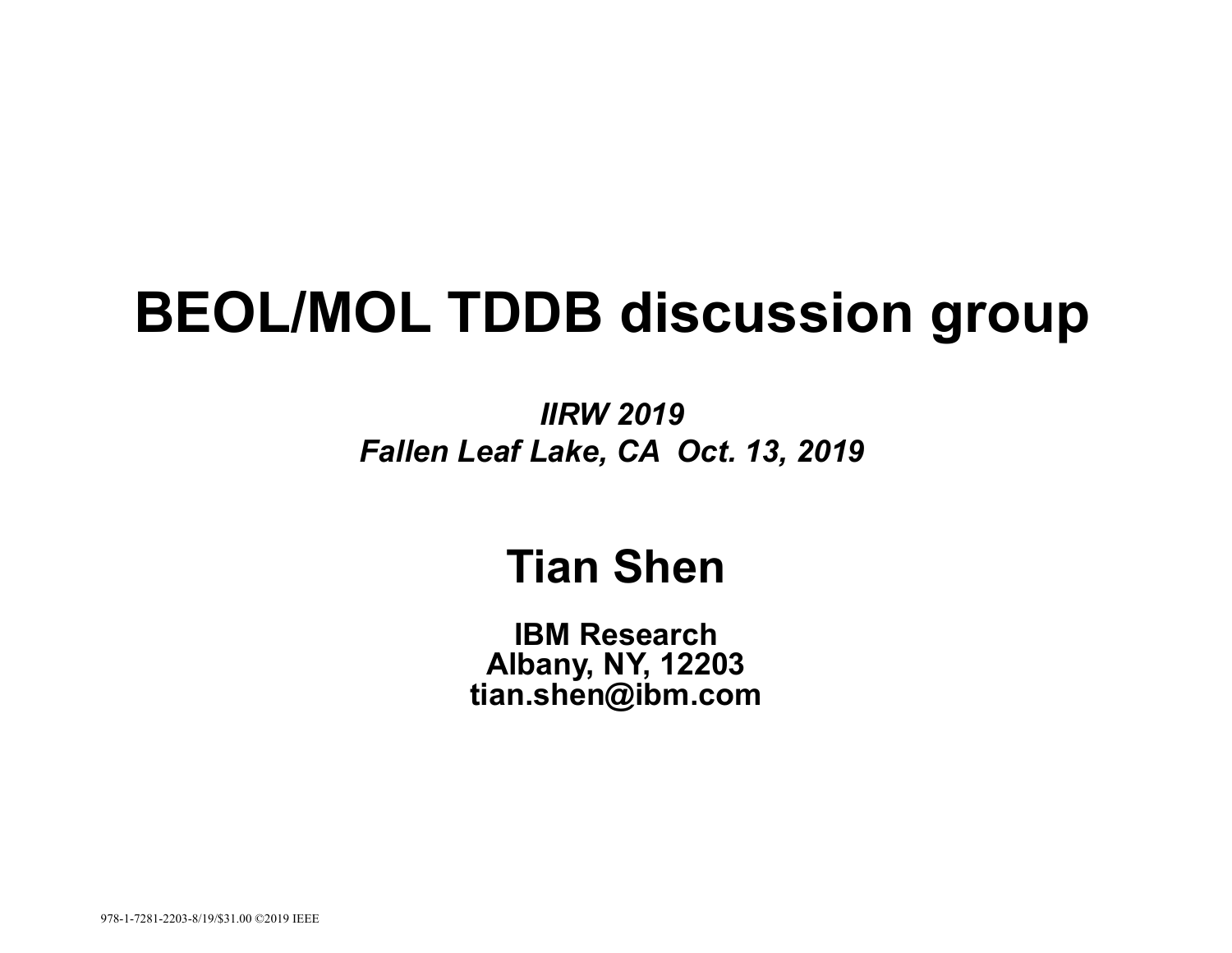# **Outline**

- **Kinetic models?**
- **Statistical models?**
- **Qualification strategy for some difficult failure modes?**
- **Industry scaling trends?**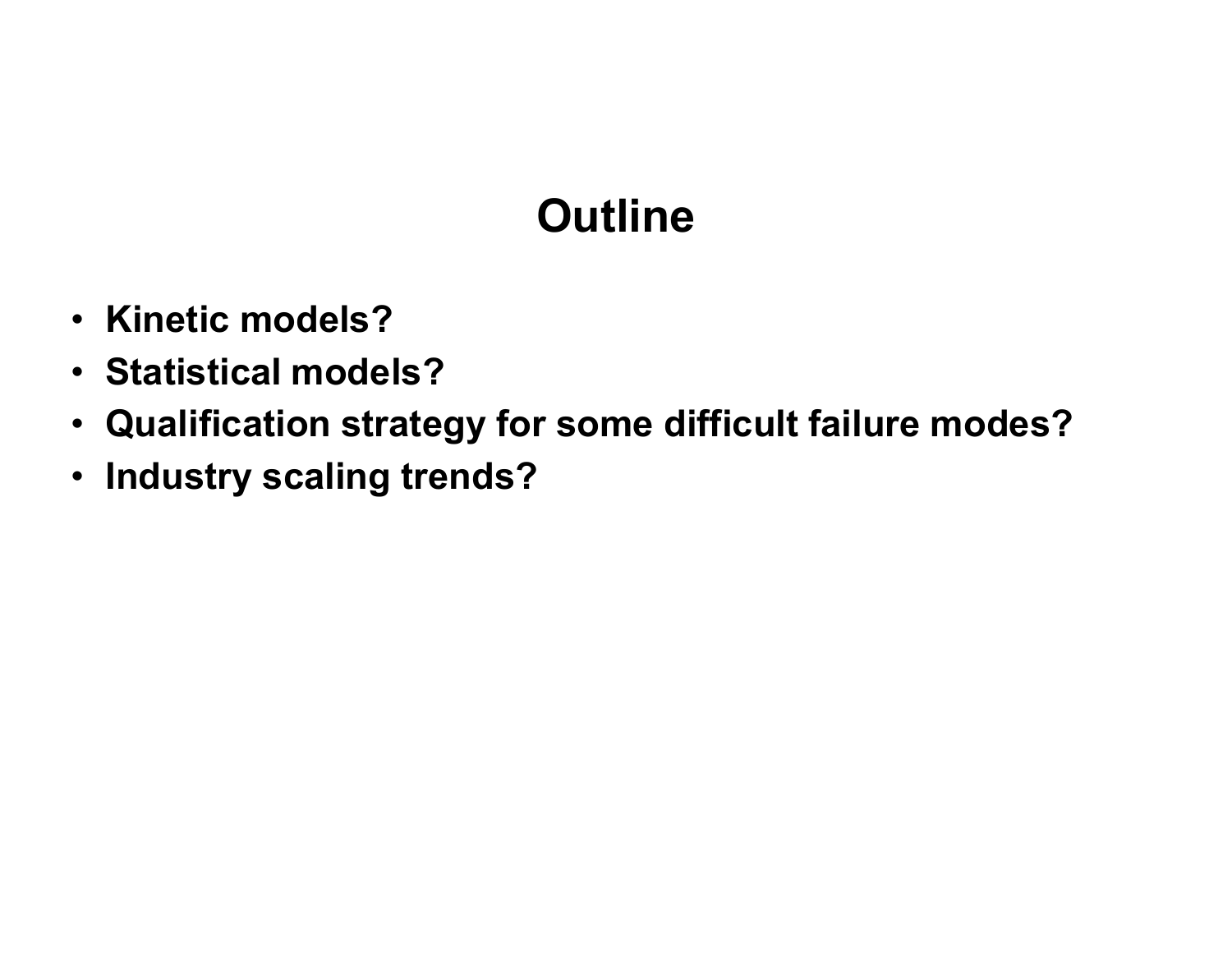#### **Kinetic models**



Area dependent Area independent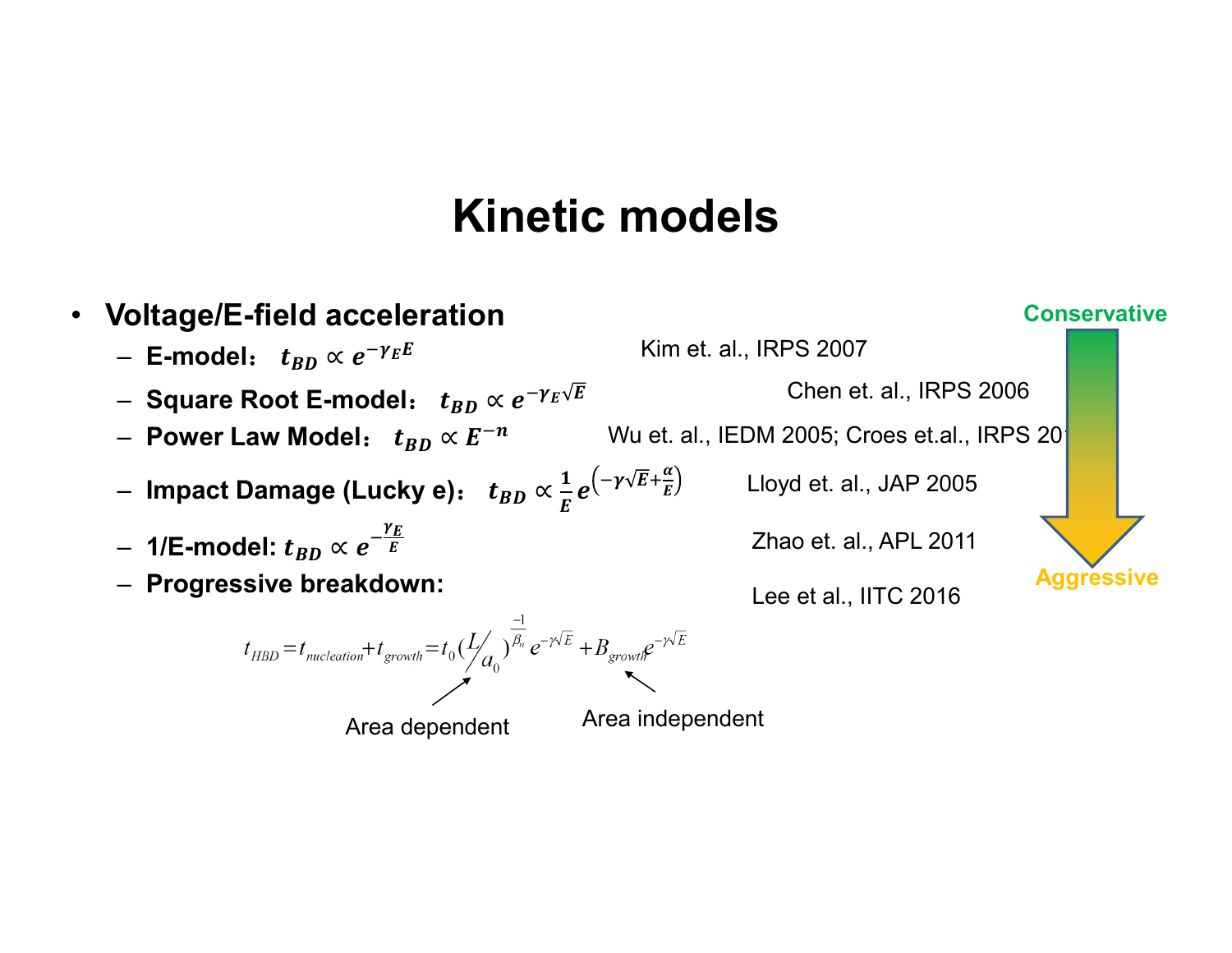Table I Process splits and TDDB results using short-to-long term TDDB bias

| short-to-long term TDDB bias |                                              |                                 | (a<br>$10^{8}$<br>10 <sup>10</sup>                                                                                                                                                                                                                                                                                                                                 |
|------------------------------|----------------------------------------------|---------------------------------|--------------------------------------------------------------------------------------------------------------------------------------------------------------------------------------------------------------------------------------------------------------------------------------------------------------------------------------------------------------------|
|                              | <b>Tech. Splits</b>                          | Lifetime Model                  | • T63.2%<br>• T63.2%<br>- E model<br>$-$ E model                                                                                                                                                                                                                                                                                                                   |
| 10 <sub>nm</sub>             | ELK1, ESL1,<br>extended UV cure, condition A | <b>Better than</b><br>Power law | - SqrtE model<br>- SqrtE model<br>10 <sup>8</sup><br>$10^{7}$<br>- Power law model<br>- Power law model<br>$-1/E$ model<br>Э<br>$-1/E$ model<br>З<br>ತ<br>≝<br>10 <sup>6</sup><br>10 <sup>6</sup><br>щ<br>Ē<br>10 <sup>4</sup><br>10 <sup>5</sup><br>Tech. 10nm<br>Tech. 10nm<br>Split: extended UV, condition B<br>Split: Thinner barrier<br>Test pattern:80000um |
| 10 <sub>nm</sub>             | ELK1, ESL1,<br>extended UV cure, condition B | Better than<br>Power law        |                                                                                                                                                                                                                                                                                                                                                                    |
| 10 <sub>nm</sub>             | ELK1, ESL1,<br>no extend UV cure             | <b>Better than</b><br>Sqrt-E    |                                                                                                                                                                                                                                                                                                                                                                    |
| 10 <sub>nm</sub>             | ELK1, ESL1, thinner barrier                  | E model                         | Test temperature: 150°C<br>Test temperature: 150° C<br>10 <sup>4</sup><br>10 <sup>2</sup>                                                                                                                                                                                                                                                                          |
|                              | 10nm ELK1, thinner ESL2                      | E model                         | 6.0<br>5.0<br>5.5<br>2.5<br>3.0<br>3.5<br>4.0<br>4.5<br>2.0<br>2.5<br>3.5<br>4.0<br>$\frac{3.0}{2}$ Field (MV/cm)<br>Field (MV/cm)                                                                                                                                                                                                                                 |
| 20 <sub>nm</sub>             | ELK1, ESL2                                   | 1/E model                       |                                                                                                                                                                                                                                                                                                                                                                    |
|                              | 40nm ELK2, ESL1                              | SqrtE model                     | Chang et al., IEDM 2015                                                                                                                                                                                                                                                                                                                                            |

• **Or model is process dependent?**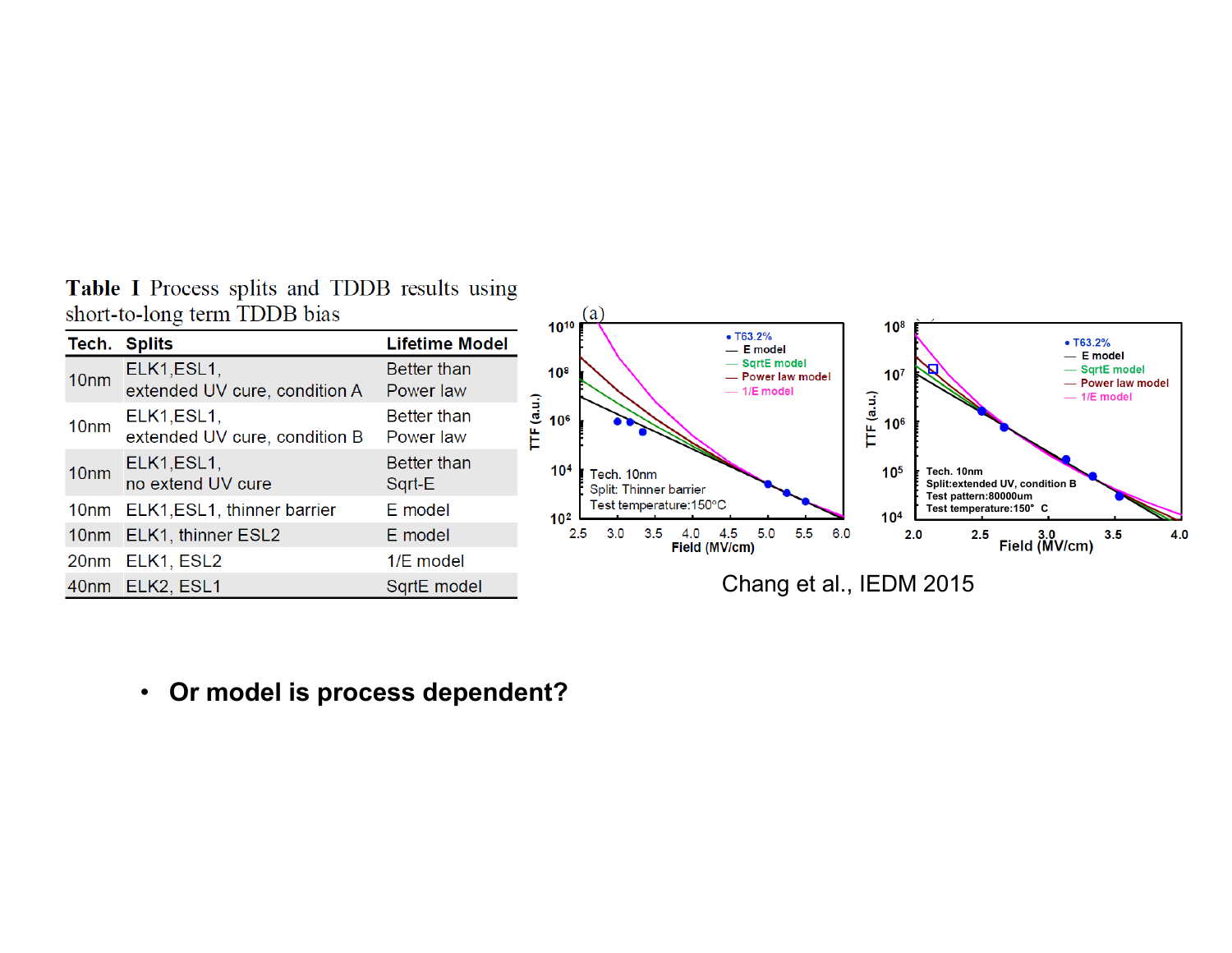#### **Statistical models?**

 $t_{BD1}$ 

 $A_2$ 

1  $\overline{\beta}$ 

 $A_2$ 

β



Non-Poisson system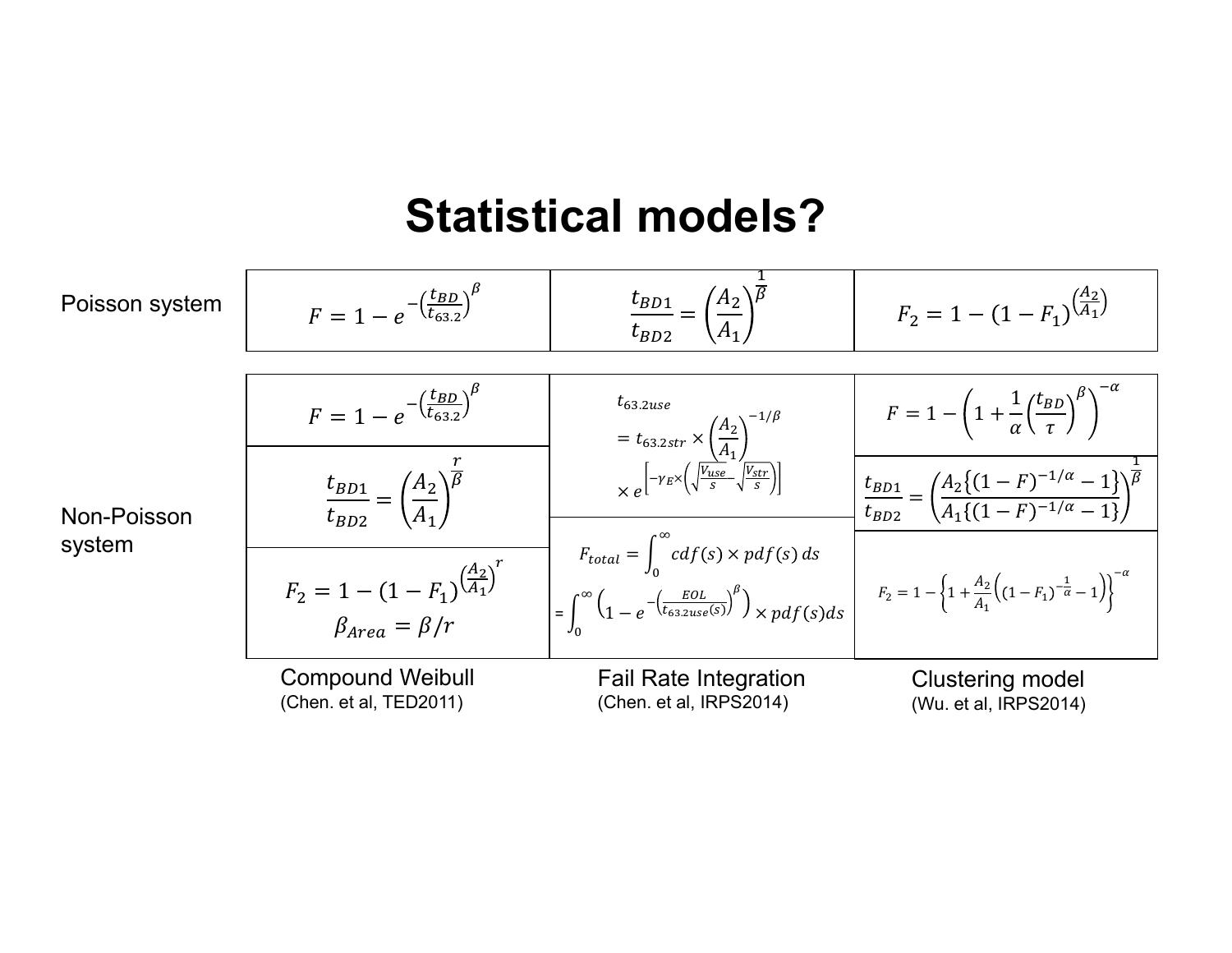## **Qualification strategy for some difficult failure modes?**



Gate-to-diffusion leakage and breakdown sources: 1) PC-to-TS; 2) PC-to-epitaxial layer with silicide

F. Chen IRPS 2014 Tutorial

#### **How to qualify PC-epi TDDB?**



Zhang et al., IEDM 2017

#### **How to qualify inner spacer TDDB?**